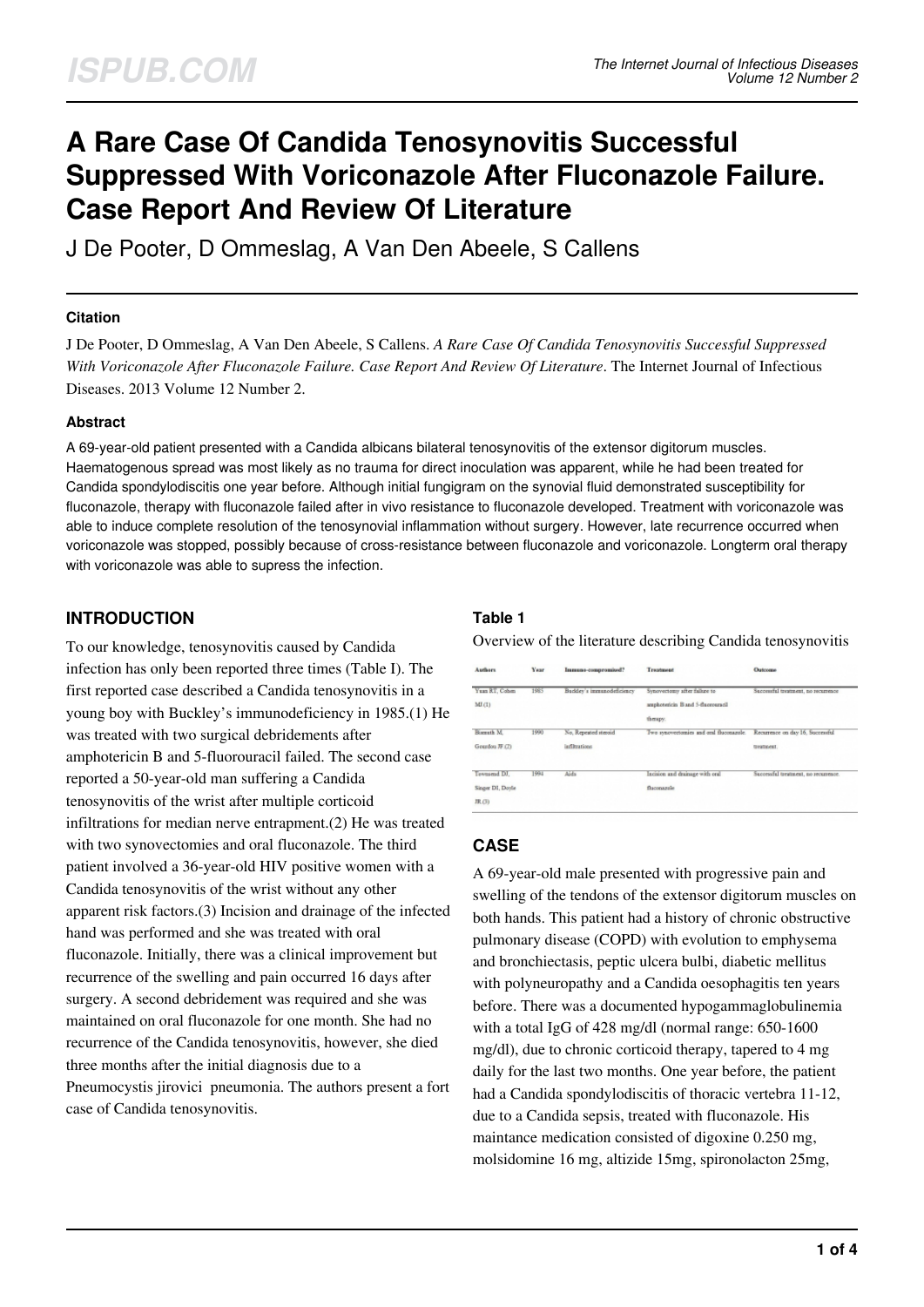amitriptyline 100mg, tramadol 50 mg. His diabetes was well controlled with a daily dose insulin of 40 IE. His inhalation therapy was a combination of salmeterol 50µg and fluticason 250µg and a combination of fenoterol 50µg and ipratropium 20µg as rescue therapy.

Clinical evaluation showed an afebrile cachectic man. The dorsum of both hands were red,warm and tender. The tendons of the extensor digitorum muscle were swollen in their sheaths, compatible with bilateral tenosynovitis. Both active and passive mobilisation were painful. No skin lesions were noticed. Culture of aspirated material grew Candida albicans, susceptible for fluconazole. Blood cultures remained sterile, nor was ocular candidiasis discovered. Fluconazole 200 mg twice a day was administered, following a loading dose of 800 mg. Both hands remained inflamed three months after fluconazole therapy initiation. Inflammatory parameters remained elevated during this period. Therapy was switched to voriconazole, initially intravenously for five days and then switched to oral maintenance of 300 mg twice daily. After nine months of voriconazole, inflammation had resided clinically and biochemically. A gallium 67 scan did not show residual inflammation and voriconazole was stopped. However, five months after cessation, the swelling and pain on the dorsum of both hands recurred. A culture of punctured synovial fluid grew Candida albicans. This time the fungigram showed a reduced sensibility to fluconazole with a with a minimum inhibitory concentration (MIC) of 32 mcg/ml. Voriconazole was restarted at a dose of 200 mg twice daily. No recurrences of tenosynovitis occurred during the following of twelve months with continuous voriconazole. The patient died one year after restart of the voriconazole due to bacterial sepsis.

## **DISCUSSION**

As the previous reported cases our patient was also immunocompromised: he was on chronic steroids for his severe COPD with subsequent hypogammaglobulinemia and was diabetic. In all of the three cases previously reported, only one had an infiltration which could have caused an entrance for Candida tenosynovitis.(2) In the two others cases the mechanism of inoculation was not specified. In our case, no direct inoculation by trauma could be withheld. Haematogenous might have occurred, as he suffered from Candida spondylodiscitis one year earlier, although he was treated with fluconazole. Furthermore, there was aperiod interval of one year between these two Candida infections.

The patient was treated with long term fluconazole 200 mg twice daily, considered first choice for invasive Candida albicans infections.(4) In contrast with the other previous reported cases, there was no clinical response, although the Candida albicans was initially reported as sensitive for fluconazole. Fluconazole is a very hydrophilic molecule and almost completely absorbed after oral administration. Furthermore it has an excellent penetration in the different body fluid and tissues.(5) Good penetration of fluconazole in the tenosynovial space achieving adequate fungostatic concentrations is reported in horses.(6) Based on the horse study, one may suggest insufficient tissue penetration to be less probable for therapy failure, although no data were found in humans.

In contrast with the previous reported cases, no synovectomy was done, given the severe COPD as a major risk factor for general anaesthesia, while the patient refused local anaesthesia. Fluconazole therapy may have failed because there was no source control by means of synovectomy. Another explanation for therapy failure may be the induction of fluconazole resistance. Indeed, new cultures at the time of relapse revealed reduced susceptibility for fluconazole. Resistance of Candida albicans to fluconazole is rare.(7-9) Approximately 2 % of Candida albicans seem to be resistant to fluconazole in an analysis from the ARTEMIS DISK global antifungal surveillance study(7). No trend to increasing numbers of fluconazole resistant Candida albicans species could be withhold over the last ten years. This resistance of Candida species to fluconazole is described mostly in immunosuppressed patients or patients who were treated with azoles before.(10, 11) From that point of view our patient was at risk for developing fluconazole resistance as he suffered in the past both Candida oesophagitis and spondylodiscitis which were treated with fluconazole and may have induced resistance to fluconazole. However, one may be irrelevant as both the Candida oesophagitis and the spondylodiscitis were over one year apart from the tenosynovitis and second, a sensitive strain of Candida albicans was documented in the first episode of Candida tenosynovitis.

After failure of fluconazole, voriconazole was started. This was a clinical decision rather than stated with microbiological data. Voriconazole is known to have a very high bioavailability of more than 90 % and is well distributed through the body with excellent penetration in the tenosynovial fluid. (12, 13) In addition, long term oral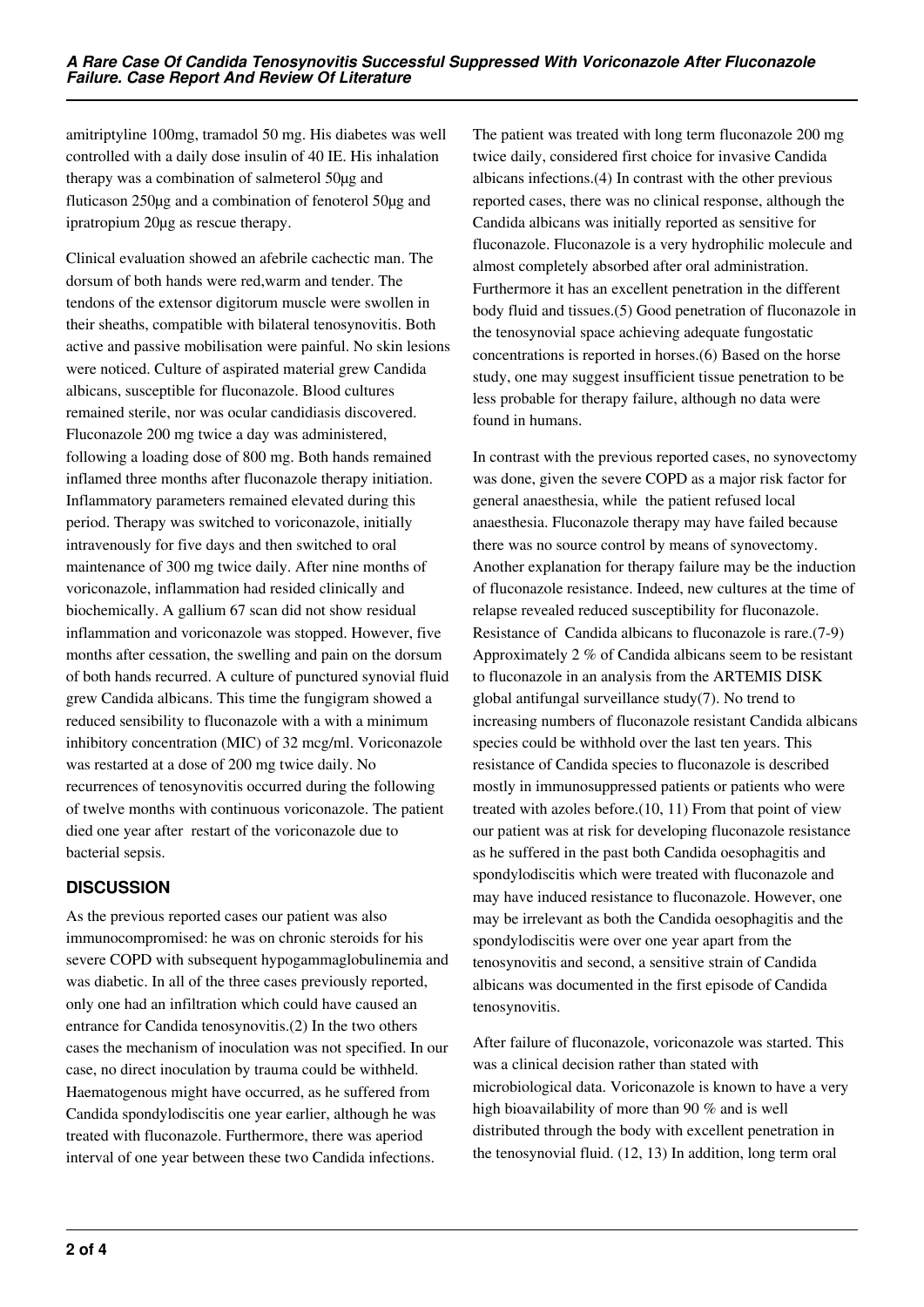therapy is possible with voriconazole. Complete resolution of the tenosynovial inflammation was achieved under therapy with voriconazole, although recurrence occurred when voriconazole was stopped. As voriconazole is also member of the azoles, it is prone to the same resistance mechanisms as those of fluconazole resistant Candida strains. Cross resistance between different azoles is known to occur especially in patients with prior azole exposure(14-16). In the ARTEMIS Disk global antifungal surveillance study 28.8% of the fluconazole resistant Candida albicans strains remained sensitive to voriconazole(8). In this case the tenosynovial inflammation recurred five months after ending the voriconazole, which may indicate that there might have occurred cross-resistance between fluconazole and voriconazole, leading to the development of a susceptible dose dependent strain. Susceptibility testing for voriconazole was not done, therefore decreased susceptibility could not be confirmed by microbiological data. The success in suppressing the symptoms again after restarting voriconazole, reduces the possibility that the strain reached complete resistance.

As this case presented a few years ago standard treatment guidelines for fungal infections evolved a lot. Current ECCMID guidelines recommend pharmacological treatment with echinocandin as first choice, but these were not available at the time of presentation or relapse(17).

To our knowledge this is the first reported case with successful suppression of Candida tenosynovitis without performing surgery to reduce the infected tissue. This may indicate that oral voriconazole penetrates adequately in the synovial fluid to reach fungostatic concentrations.

#### **References**

1. Yuan RT, Cohen MJ. Candida albicans tenosynovitis of the hand. J Hand Surg Am. 1985 Sep;10(5):719-722. 2. Bismuth M, Gourdou JF. [Candida albicans cubital tenosynovitis. Apropos of a case with lymphocytic synovial fluid and outpatient treatment using a new antifungal agent, fluconazole]. Rev Rhum Mal Osteoartic. 1990 Feb;57(2):163-164.

3. Townsend DJ, Singer DI, Doyle JR. Candida tenosynovitis in an AIDS patient: a case report. J Hand Surg Am. 1994 Mar;19(2):293-294.

4. Eggimann P, Garbino J, Pittet D. Management of Candida species infections in critically ill patients. Lancet Infect Dis.

2003 Dec;3(12):772-785.

5. Groll AH, Piscitelli SC, Walsh TJ. Clinical pharmacology of systemic antifungal agents: a comprehensive review of agents in clinical use, current investigational compounds, and putative targets for antifungal drug development. Adv Pharmacol. 1998;44:343-500.

6. Latimer FG, Colitz CM, Campbell NB, Papich MG. Pharmacokinetics of fluconazole following intravenous and oral administration and body fluid concentrations of fluconazole following repeated oral dosing in horses. Am J Vet Res. 2001 Oct; $62(10)$ : 1606-1611.

7. Pfaller MA, Diekema DJ, Gibbs DL, et al. Results from the ARTEMIS DISK Global Antifungal Surveillance Study, 1997 to 2007: a 10.5-year analysis of susceptibilities of Candida Species to fluconazole and voriconazole as determined by CLSI standardized disk diffusion. J Clin Microbiol. 2010 Apr;48(4):1366-1377.

8. Pfaller MA, Diekema DJ, Gibbs DL, et al. Results from the ARTEMIS DISK Global Antifungal Surveillance study, 1997 to 2005: an 8.5-year analysis of susceptibilities of Candida species and other yeast species to fluconazole and voriconazole determined by CLSI standardized disk diffusion testing. J Clin Microbiol. 2007 Jun;45(6):1735-1745.

9. Pfaller MA, Diekema DJ, Rinaldi MG, et al. Results from the ARTEMIS DISK Global Antifungal Surveillance Study: a 6.5-year analysis of susceptibilities of Candida and other yeast species to fluconazole and voriconazole by standardized disk diffusion testing. J Clin Microbiol. 2005 Dec;43(12):5848-5859.

10. White TC, Marr KA, Bowden RA. Clinical, cellular, and molecular factors that contribute to antifungal drug resistance. Clin Microbiol Rev. 1998 Apr;11(2):382-402. 11. Oxman DA, Chow JK, Frendl G, et al. Candidaemia associated with decreased in vitro fluconazole susceptibility: is Candida speciation predictive of the susceptibility pattern? J Antimicrob Chemother. 2010 Jul;65(7):1460-1465. 12. Denes E, Boumediene A, Durox H, et al. Voriconazole concentrations in synovial fluid and bone tissues. J Antimicrob Chemother. 2007 Apr;59(4):818-819. 13. Passler NH, Chan HM, Stewart AJ, et al. Distribution of voriconazole in seven body fluids of adult horses after repeated oral dosing. J Vet Pharmacol Ther. 2010 Feb;33(1):35-41.

14. Panackal AA, Gribskov JL, Staab JF, et al. Clinical significance of azole antifungal drug cross-resistance in Candida glabrata. J Clin Microbiol. 2006 May;44(5):1740-1743.

15. Muller FM, Weig M, Peter J, Walsh TJ. Azole crossresistance to ketoconazole, fluconazole, itraconazole and voriconazole in clinical Candida albicans isolates from HIVinfected children with oropharyngeal candidosis. J Antimicrob Chemother. 2000 Aug;46(2):338-340. 16. Magill SS, Shields C, Sears CL, Choti M, Merz WG. Triazole cross-resistance among Candida spp.: case report, occurrence among bloodstream isolates, and implications for antifungal therapy. J Clin Microbiol. 2006 Feb;  $44(2)$ : 529-535.

17. Pagano L, Lumb J. Update on invasive fungal disease. Future Microbiol. 2011 Sep;6(9):985-989.